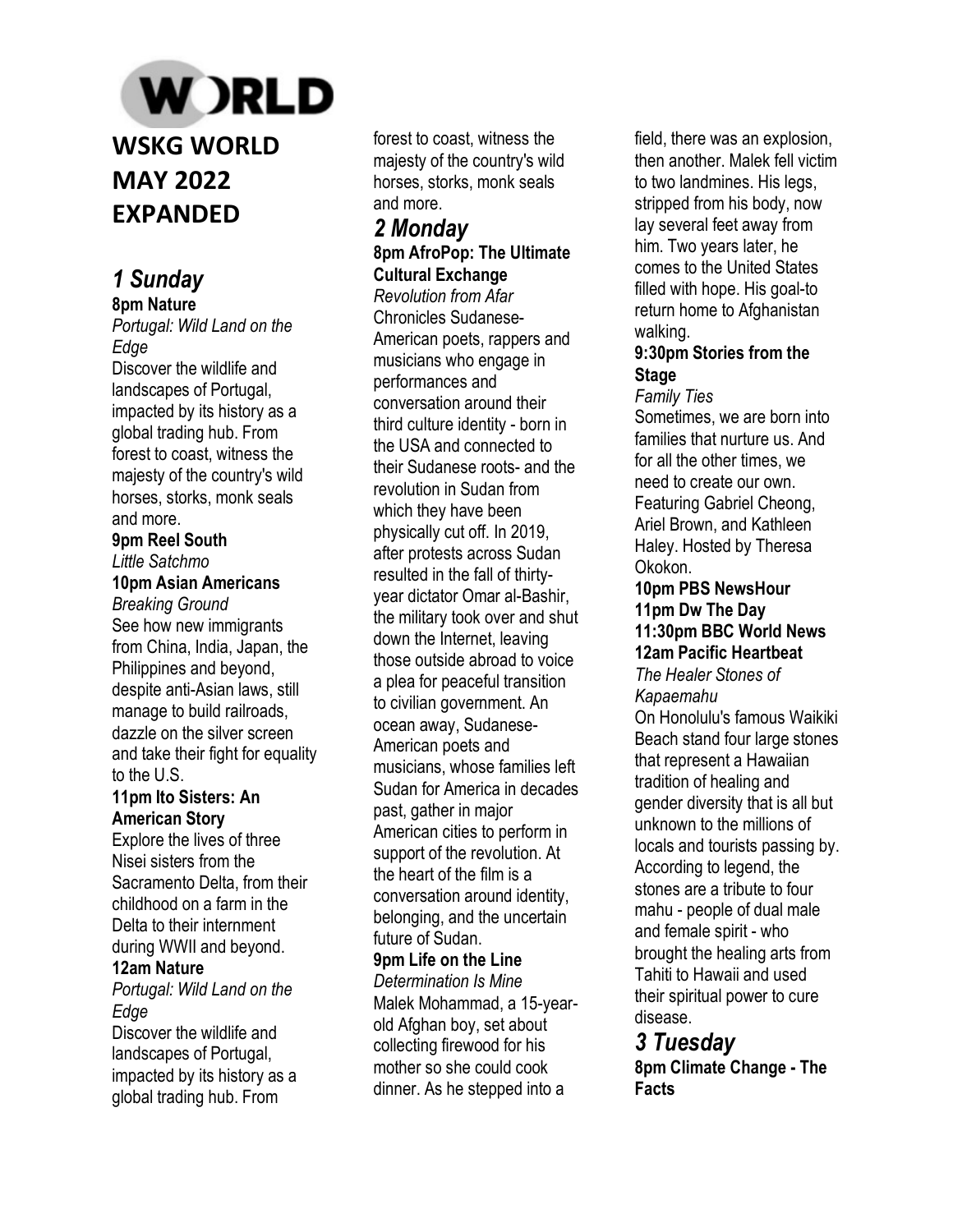

Scientists explore the impact of climate change and what could happen if global warming exceeds 1.5 degrees. Discover how the latest innovations and technology are posing potential solutions and what individuals can do to prevent further damage.

#### **9pm Independent Lens**

*Eating Up Easter*  See how climate change and a booming tourism trade threaten the fragile economy of Rapa Nui, also known as Easter Island, and meet the local artists, ecologists and developers balancing their strong cultural heritage with modern-day challenges. **10pm PBS NewsHour 11pm Dw The Day 11:30pm BBC World News 12am Nova** 

*Can We Cool The Planet?*  As global temperatures rise, scientists are exploring geoengineering solutions, from planting trees to sucking carbon out of the air to physically blocking out sunlight. But would it work? And what are the risks of engineering Earth's climate?

## *4 Wednesday* **9pm Frontline**

*The Power of Big Oil, Part 3*  The fossil fuel industry's history of casting doubt and delaying action on climate change. Part three of a threepart series tracing decades of casting doubt on the science, missed opportunities and the

ongoing attempts to hold Big Oil to account. **10pm PBS NewsHour 11pm Dw The Day 11:30pm BBC World News 12am Reel South: Hindsight**  *Volume 1* 

#### **12:30am Independent Lens**  *Try Harder!*

San Francisco's Lowell High, one of the best public schools in the country, draws high achievers from across the city into a fiercely competitive universe. Follow seniors as the pressure to impress admissions officers at elite universities intensifies.

# *5 Thursday*

## **8pm America ReFramed**

*Daughter of a Lost Bird*  Kendra, an adult Native adoptee, reconnects with her birth family, discovers her Lummi heritage, and confronts issues of her own identity. Her singular story echoes many affected by U.S. policy towards Indigenous people.

#### **9:30pm Our American Family: The Kurowskis**

Our American Family: The Kurowskis presents the story of a woman born and raised on the Oneida Reservation in Wisconsin married to the son of Polish immigrants. At the time, Native Americans had been pressured to forsake their heritage and assimilate into the culture of their white neighbors. Following a tragedy at a paper mill, the Kurowski family moves to the center of the reservation where their selflessness strengthens the community and prepares the next generation to support their Oneida heritage.

#### **10pm PBS NewsHour 11pm Dw The Day 11:30pm BBC World News**

**12am America ReFramed** 

*Daughter of a Lost Bird*  Kendra, an adult Native adoptee, reconnects with her birth family, discovers her Lummi heritage, and confronts issues of her own identity. Her singular story echoes many affected by U.S. policy towards Indigenous people.

## *6 Friday*

**8pm Betrayed: Surviving An American Concentration Camp** 

BETRAYED: SURVIVING AN AMERICAN

CONCENTRATION CAMP tells the story of a group of Japanese Americans and their incarceration by the U.S. government during World War II. It also explores the longterm effects of this incarceration and the phenomenon of intergenerational trauma. More than 40 camp survivors and descendants bring an unparalleled immediacy and urgency to the story. **9pm American Experience**  *Flood in the Desert*  Explore the 1928 dam collapse, the second deadliest

disaster in California history.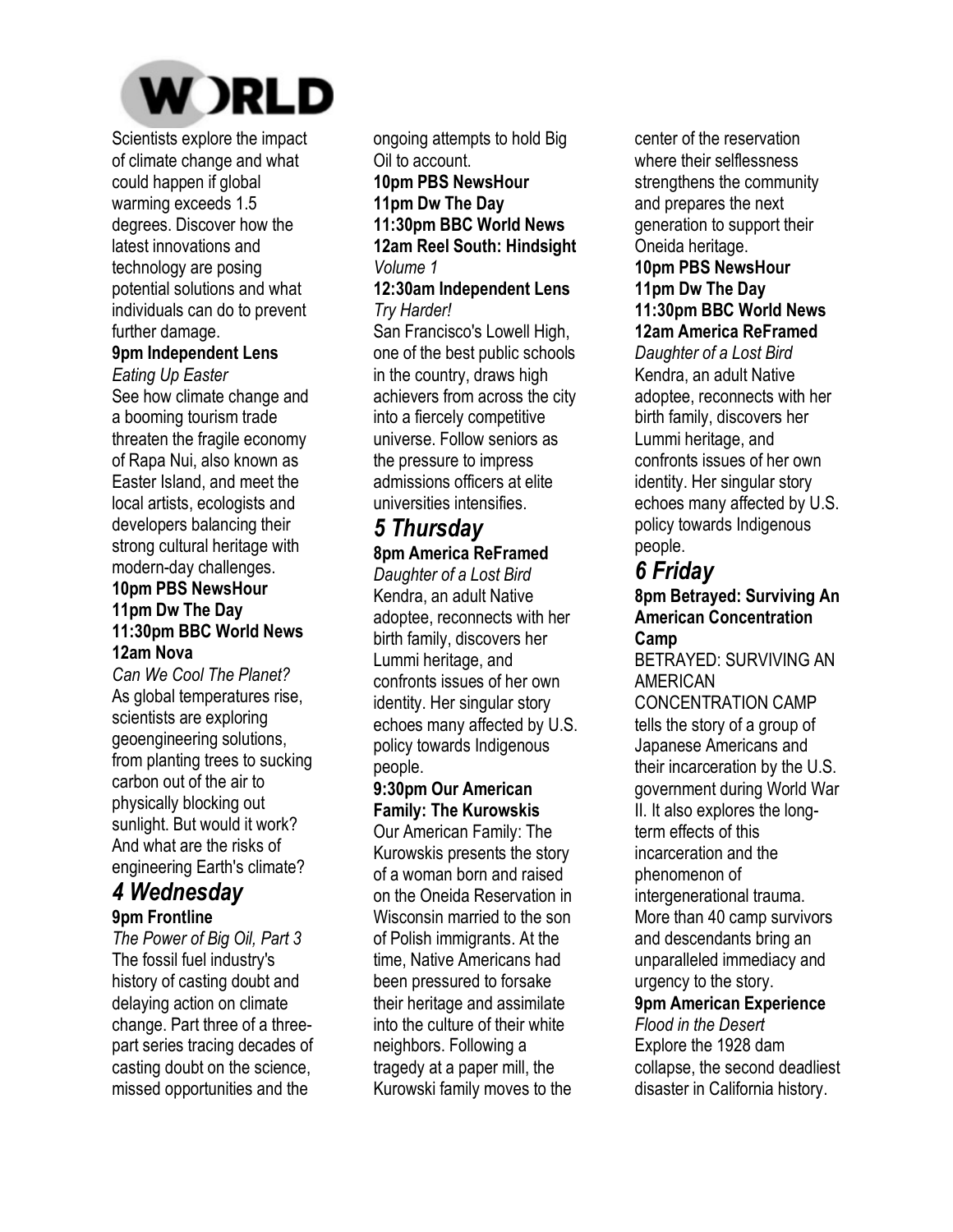

A colossal engineering failure, the dam was built by William Mulholland to ensure the growth of Los Angeles by bringing water to the city via aqueduct.

#### **10pm PBS NewsHour 11pm Dw The Day 11:30pm BBC World News 12am Enemy of the Reich: The Noor Inayat Khan Story**

In August of 1943, the last surviving clandestine radio operator in Paris desperately signaled London. Everything depended on her and the Gestapo was at the door. How did a Sorbonne educated musician and author of a book of fairy tales become a daring spy who died fighting the Nazis? With an American mother and Indian Muslim father, Noor Inayat Khan was an extremely unusual British agent, and her life spent growing up in a Sufi center of learning in Paris seemed an unlikely preparation for the dangerous work to come. Yet it was in this place of universal peace and contemplation that her remarkable courage was forged. When the Nazi's invaded France, she joined Britain's Women's Auxiliary Air Force, and was recruited as spy, going to Paris to support the French Underground. For four crucial months, Noor was the only surviving radio operator in Paris, calling in the air-drop of weapons and supplies, and coordinating the rescue of

downed allied fliers. She was ultimately betrayed by a French collaborator, and interrogated for months by the Gestapo. She never gave up any information, not even her real name, and she organized two breakouts from Gestapo headquarters. For this and the damage she did to the Nazis war efforts, she was executed in Dachau. 2014 marks the 100th anniversary of her birth.

# *7 Saturday*

## **8pm Mr. Tornado: American Experience**

Meet pioneering meteorologist Ted Fujita, who transformed our understanding of tornados. His technological advancements saved lives and helped Americans prepare for and respond to dangerous weather phenomena. **9pm Norman Mineta and** 

## **His Legacy: An American Story**

Meet the statesman who served as cabinet secretary for Presidents Clinton and George W. Bush. Imprisoned by the U.S. during World War II for his Japanese ancestry, Mineta rose to become the first Asian American to serve in a presidential cabinet. **10pm America ReFramed** 

*Daughter of a Lost Bird*  Kendra, an adult Native adoptee, reconnects with her birth family, discovers her Lummi heritage, and confronts issues of her own

identity. Her singular story echoes many affected by U.S. policy towards Indigenous people.

## **11:30pm Our American Family: The Kurowskis**

Our American Family: The Kurowskis presents the story of a woman born and raised on the Oneida Reservation in Wisconsin married to the son of Polish immigrants. At the time, Native Americans had been pressured to forsake their heritage and assimilate into the culture of their white neighbors. Following a tragedy at a paper mill, the Kurowski family moves to the center of the reservation where their selflessness strengthens the community and prepares the next generation to support their Oneida heritage.

## **12am Mr. Tornado:**

**American Experience**  Meet pioneering meteorologist Ted Fujita, who transformed our understanding of tornados. His technological advancements saved lives and helped Americans prepare for and respond to dangerous weather phenomena.

# *8 Sunday*

## **8pm Nature**

*My Garden of a Thousand Bees* 

A wildlife cameraman spends his time during the pandemic lockdown filming the bees in his urban garden and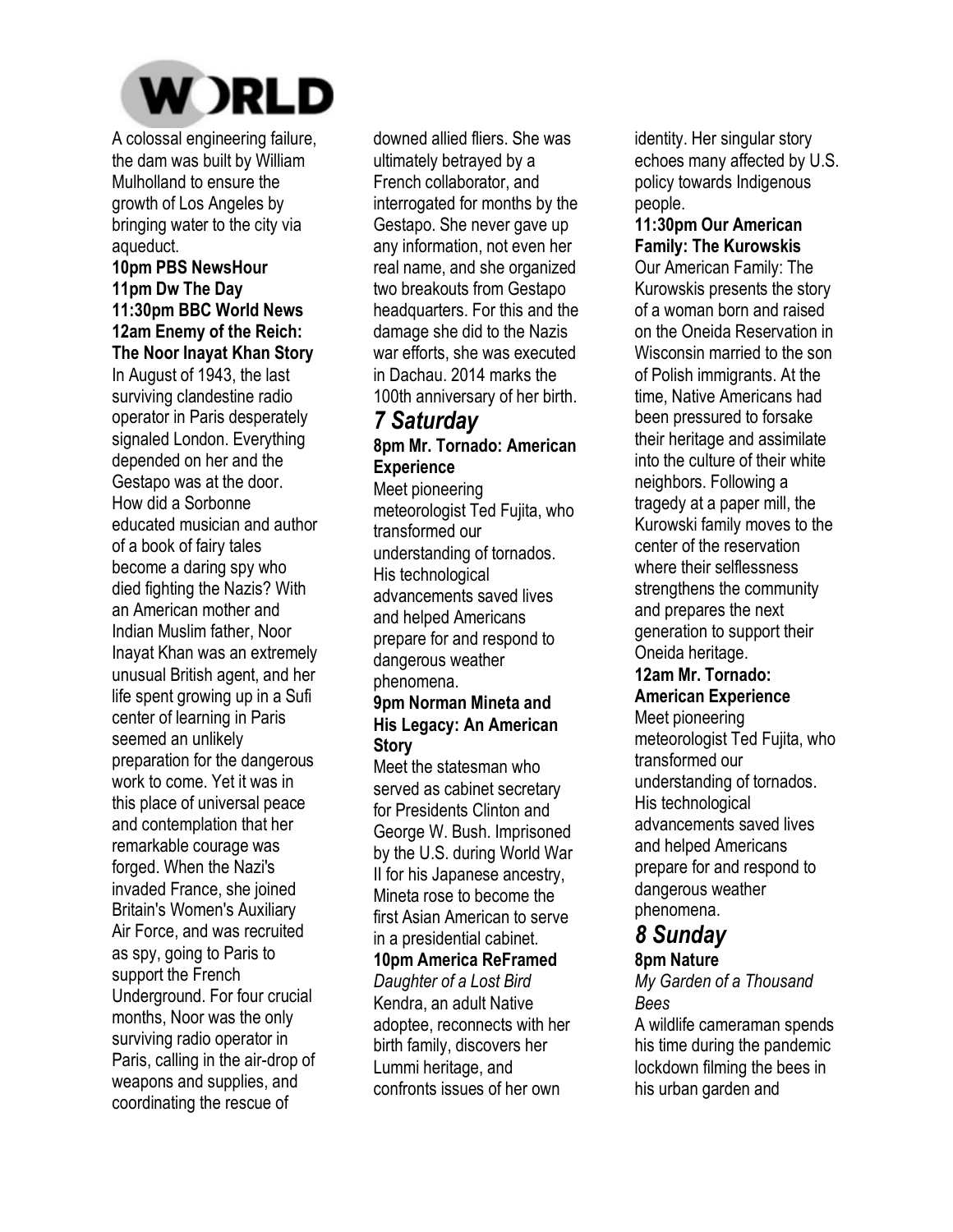

discovers the many diverse species and personalities that exist in this insect family..

## **9pm Reel South**

#### *Bury Me at Taylor Hollow*  **10pm Asian Americans**

*A Question of Loyalty*  Meet the first generation of U.S.-born Asian Americans, whose loyalties are tested during WWII.

#### **11pm Myanmar Coup: Digital Resistance**

On February 1, 2021, Myanmar's military seized power after detaining State Counsellor Aung San Suu Kyi and other democratically elected leaders. In a letter written in preparation for her impending detention, Aung San Suu Kyi said the military's actions would put the country back under a dictatorship and she urged supporters to "protest against the coup." In MYANMAR COUP: DIGITAL RESISTANCE, NHK worked with a team of digital investigators to learn more about the protesters' work in Myanmar and how supporters outside the country are assisting in the fight.

## **12am Nature**

*My Garden of a Thousand Bees* 

A wildlife cameraman spends his time during the pandemic lockdown filming the bees in his urban garden and discovers the many diverse species and personalities that exist in this insect family..

## *9 Monday*  **8pm Welcome to Commie High**

What happens when an experiment in public education works? "Welcome to Commie High" explores one of the sole survivors of America's "free school" movement of the 1970s, where "no" isn't the standard answer.

## **9pm Life on the Line**

*Losing to Live*  Weighing 670 pounds, Armando is trapped in a world where he can't experience life firsthand. Over time, he has slowly grown accustomed to watching life pass him by. A former football player and an avid sports fan, he can now only watch the games he loved to play. He knows deep down, if he doesn't make a change, he will soon die. Summoning every ounce of courage and determination, Armando begins an inspiring journey that opens him up to a world of possibilities with hopes of winning his life back. **9:30pm Stories from the Stage** 

## *Match Made*

The search for a life partner is usually far from perfect - bad choices, parental pressure and twists & turns are all part of the journey. Featuring Tae Chong, Diane Parker Mullen, and Kevin Gallagher. Hosted by Theresa Okokon. **10pm PBS NewsHour** 

# **11pm Dw The Day**

#### **11:30pm BBC World News 12am Pacific Heartbeat**  *Tokyo Hula*

Today it is estimated there are nearly 2 million people dancing hula in Japan - a figure greater than the entire population of Hawai'i. TOKYO HULA examines how tourism, economics, and a love for all things Hawaiian have fueled this cultural phenomenon by focusing on the personal stories of Japanese teachers who have started their own schools and Hawaiian master teachers who are now living and teaching in Japan.

# *10 Tuesday*

**8pm Extinction: The Facts**  With 1 million species at threat, David Attenborough explores extinction and how this crisis has consequences for us all, even putting us at greater risk of pandemic diseases.

## **9pm Nature**

*Raising The Dinosaur Giant*  Witness the work of paleontologists bringing the largest dinosaur ever discovered to virtual life. Sir David Attenborough guides us through the remarkable process, connecting the dots with living examples, other dinosaur discoveries and CGI visuals.

**10pm PBS NewsHour 11pm Dw The Day 11:30pm BBC World News 12am Nova**  *Hindenburg: The New Evidence*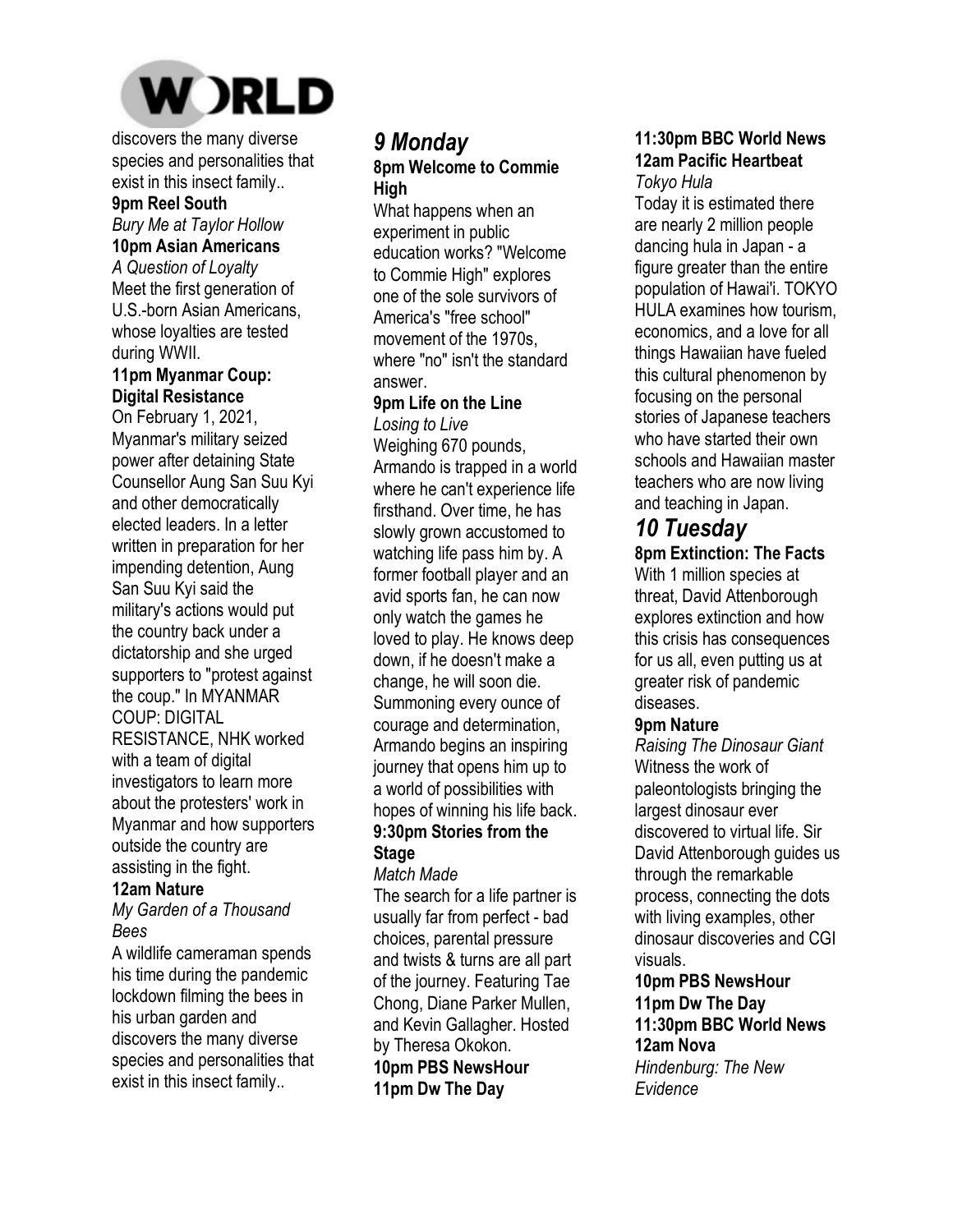

80 years after the world's largest airship ignited in a giant fireball, newly discovered footage sparks a reinvestigation of what exactly caused the Hindenburg disaster.

# *11 Wednesday*

**8:30pm Independent Lens**  *When Claude Got Shot*  After being shot in the face by 15-year-old Nathan King, Claude's path to recovery leads to forgiveness. But that path is paved with the complexities of race, violence, and justice.

## **10pm PBS NewsHour 11pm Dw The Day 11:30pm BBC World News 12am POV**

*About Love* 

Three generations of the Phadke family live in their home in Mumbai. When the youngest daughter turns the camera toward her family, the personal becomes political as power structures within the family become visible -- and eventually unravel.

## *12 Thursday*  **8pm America ReFramed**

*Jaddoland* 

Nadia Shihab's Jaddoland is an intimate portrait of the work and process of the director's visual artist mother Lahib Jaddo. Jaddoland offers viewers a fresh look at the immigrant story in America. Through an exploration of her mother's art and connections to her life in Texas, Shihab also drafts a unique picture of

how art can help both the creator and the audience make sense of familial and cultural connections, loss, perseverance and life. **9pm Independent Lens**  *The Interpreters*  Meet some of the more than 50,000 interpreters who helped protect U.S. troops in Iraq and Afghanistan, now struggling for safety in the aftermath of war. **10pm PBS NewsHour** 

## **11pm Dw The Day 11:30pm BBC World News 12am America ReFramed**

*Jaddoland* 

Nadia Shihab's Jaddoland is an intimate portrait of the work and process of the director's visual artist mother Lahib Jaddo. Jaddoland offers viewers a fresh look at the immigrant story in America. Through an exploration of her mother's art and connections to her life in Texas, Shihab also drafts a unique picture of how art can help both the creator and the audience make sense of familial and cultural connections, loss, perseverance and life.

## *13 Friday*  **8pm 10 Parks That Changed America**

Explore the serene spaces that offer city dwellers a respite from the hustle and bustle of urban life, from Savannah's elegant squares to a park built over a freeway in Seattle to New York's High Line.

## **9pm 10 Towns That Changed America**

Visit influential towns across the country from Greenbelt, Maryland, and Seaside, Florida, to Riverside, Illinois, and Levittown, New York, that had a lasting impact on the way our cities and suburbs are designed.

#### **10pm PBS NewsHour 11pm Dw The Day 11:30pm BBC World News 12am 10 Homes That**

## **Changed America**

Visit homes that transformed residential living, from grand estates like Thomas Jefferson's Monticello and Frank Lloyd Wright's Fallingwater to the pueblos of Taos, New Mexico, and the tenements of 19th-century New York.

## *14 Saturday*

## **8pm American Masters**

*Waterman - Duke: Ambassador of Aloha*  Narrated by Jason Momoa, discover the inspiring story and considerable impact of five-time Olympic medalist Duke Kahanamoku. He shattered swimming records and globalized surfing while overcoming racism in a lifetime of personal challenges.

#### **9:30pm Reel South: Hindsight**

*Volume 3* 

#### **10pm America ReFramed**  *Jaddoland*  Nadia Shihab's Jaddoland is an intimate portrait of the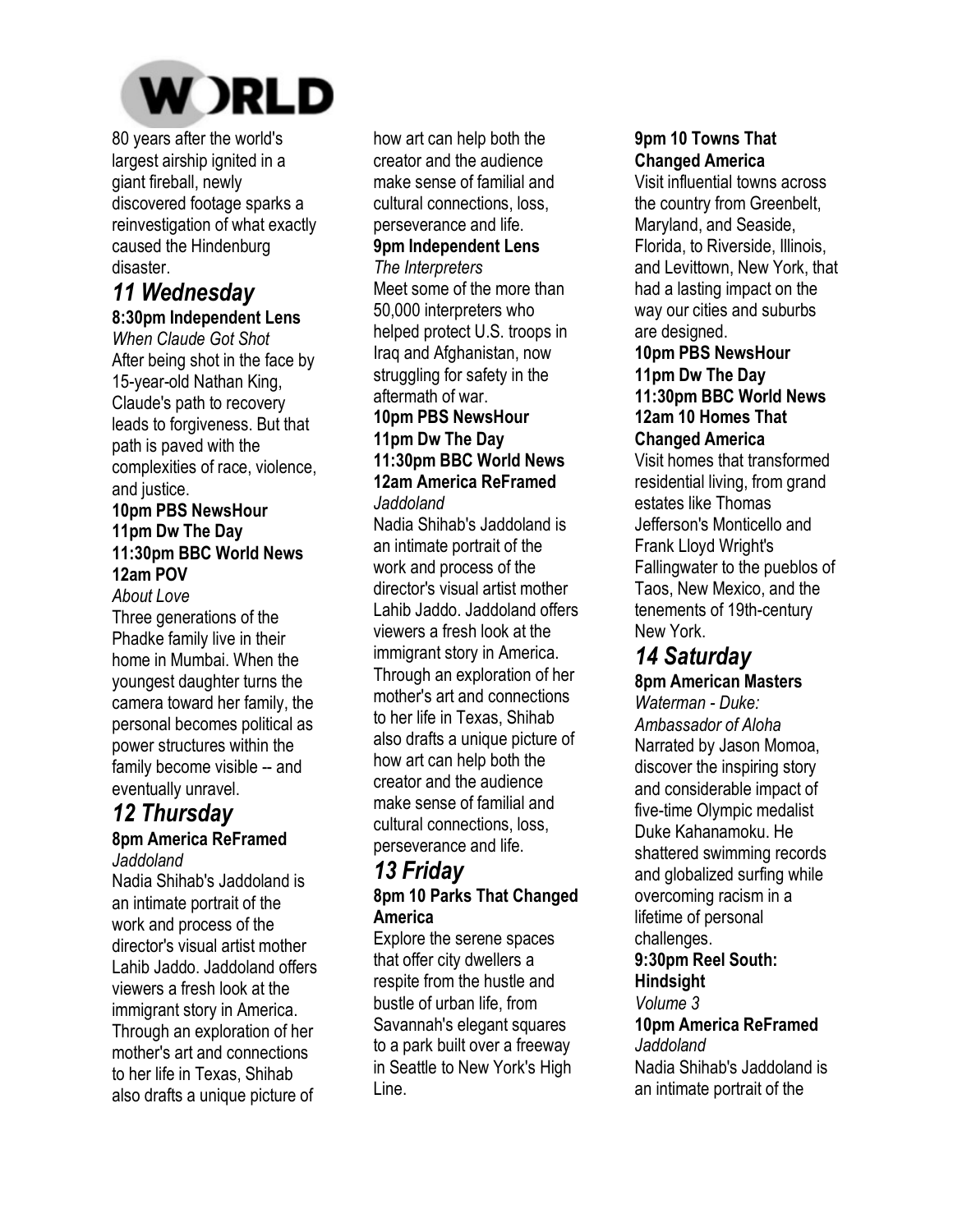

work and process of the director's visual artist mother Lahib Jaddo. Jaddoland offers viewers a fresh look at the immigrant story in America. Through an exploration of her mother's art and connections to her life in Texas, Shihab also drafts a unique picture of how art can help both the creator and the audience make sense of familial and cultural connections, loss, perseverance and life.

## **11pm Independent Lens**

*The Interpreters*  Meet some of the more than 50,000 interpreters who helped protect U.S. troops in Iraq and Afghanistan, now struggling for safety in the aftermath of war.

### **12am American Masters**

*Waterman - Duke: Ambassador of Aloha*  Narrated by Jason Momoa, discover the inspiring story and considerable impact of five-time Olympic medalist Duke Kahanamoku. He shattered swimming records and globalized surfing while overcoming racism in a lifetime of personal challenges.

## *15 Sunday*  **8pm Nature**

*The Egg: Life's Perfect Invention* 

The egg is perhaps nature's most perfect life support system. Step by step as the egg hatches, host Sir David Attenborough reveals the wonder behind these

incredible miracles of nature. **9pm Reel South**  *Quaranteened* 

#### **10pm Asian Americans**  *Good Americans*

Learn how Asian Americans are simultaneously heralded as a model minority and targeted as the perpetual foreigner during the Cold War. It is also a time of bold ambition, as Asian Americans aspire to national political office.

#### **11pm Myanmar In Turmoil: The Inside Story on the Military Crackdo**

A human rights group says Myanmar's military has killed more than 1, 000 people since carrying out the coup in February. In MYANMAR IN TURMOIL: THE INSIDE STORY OF THE MILITARY CRACKDOWN, NHK takes a look at the financial links between its top officers and two major business conglomerates, and hears from former soldiers who tell us they were trained to view people who support democracy as the enemy.

## **12am Nature**

*The Egg: Life's Perfect Invention* 

The egg is perhaps nature's most perfect life support system. Step by step as the egg hatches, host Sir David Attenborough reveals the wonder behind these incredible miracles of nature.

## *16 Monday*  **8pm Sky Blossom: Diaries**

## **of the Next Greatest Generation**

During World War II, troops would look up and say, "Here come the Sky Blossoms" paratroopers rushing to their aid. Today, a new generation is answering that call for help. The documentary SKY BLOSSOM: DIARIES OF THE NEXT GREATEST GENERATION captures their stories.

## **9:30pm Stories from the Stage**

*At The Scene* 

Some life-changing moments can happen only at the scene. After what he believes to be a heart attack, Hunter Gardner finds himself having existential thoughts at the ER; Courtney Pong shuts down a group of misogynistic standup comics and discovers the power of her own voice; and stuck in the middle of rural Vermont, Cynthia Rojas must face her fear of taking an Uber. Three storytellers, three interpretations of AT THE SCENE, hosted by Wes Hazard.

#### **10pm PBS NewsHour 11pm Dw The Day 11:30pm BBC World News 12am Pacific Heartbeat**

*American Aloha: Hula Beyond Hawai'i* 

AMERICAN ALOHA: HULA BEYOND HAWAI'I tells the stories of three kumu hula (master instructors) who direct hula schools based in California. The film explores the challenges they face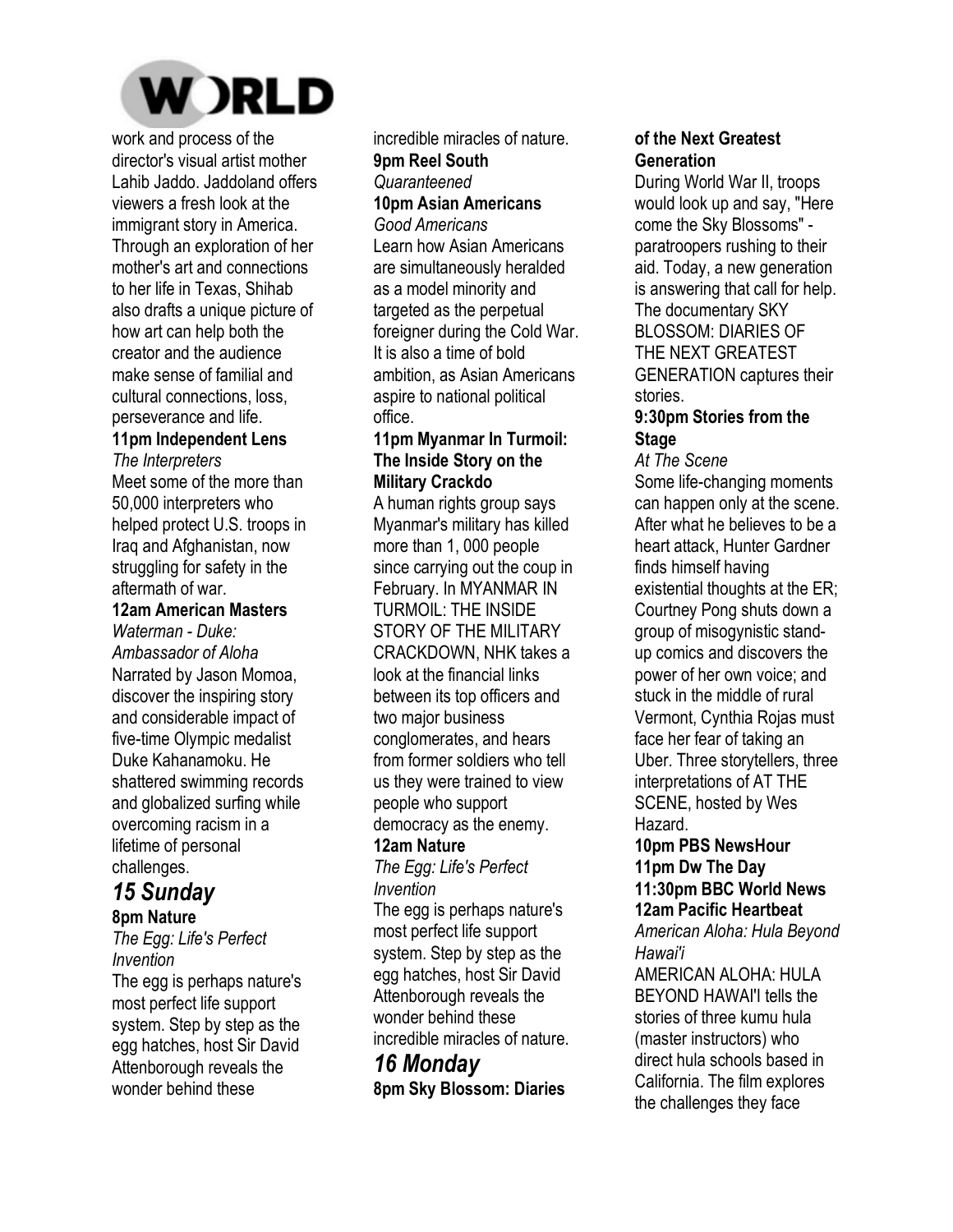

trying to perpetuate hula faithfully, from the very traditional to the contemporary, as it evolves on distant shores. Their stories serve as a reminder of the power of tradition for communities creating a home away from home.

## *17 Tuesday*  **8pm Nova**

*Dinosaur Apocalypse: The Last Day* 

Sir David Attenborough explores fossils from a North Dakota site that could reveal what happened to the animals here the day an asteroid struck Earth and wiped out the dinosaurs.

#### **9pm Prehistoric Road Trip**

*Welcome to Fossil Country*  Travel with Emily through billions of years of Earth's history to meet some of its earliest life forms, from primitive bacteria to giant reptiles and many surprising creatures in between. **10pm PBS NewsHour** 

## **11pm Dw The Day 11:30pm BBC World News 12am Nova**

*Dinosaur Apocalypse: The New Evidence*  Sir David Attenborough explores how a North Dakota fossil dig site could hold clues to what happened the day an asteroid struck Earth and wiped out the dinosaurs.

## *18 Wednesday*  **9pm Independent Lens**

*Scenes from the Glittering World* 

Following three Indigenous students, Scenes from the Glittering World is a meditation on adolescence, trauma, and the power of connecting with an isolated Navajo homeland. **10pm PBS NewsHour** 

### **11pm Dw The Day 11:30pm BBC World News 12am Bloodline**

BLOODLINE is an intimate profile of Vietnamese-American chef Tu David Phu and the evolution of his culinary aesthetic - borne from a bloodline that traces back through childhood and his family's unspoken history of war. The film's narrative is framed around Tu as he returns home to Oakland, California after competing on the cooking series Top Chef (Season 15). As he reflects on that experience and his new visibility as a celebrity chef, Tu traces his unlikely journey. From the son of refugees growing up in West Oakland to a professional chef, Tu's acclaimed culinary creations are heralded as the next wave of Asian fusion representing Vietnamese culture. The documentary features illuminating conversations between Tu and his parents on their initial reservations about his career path, their pride in his success in the food industry, and how their experiences during the Vietnam War influenced Tu's upbringing and cooking style. Beyond a

personal examination of family ties and food heritage, BLOODLINE is also an exploration of how in placing a premium on pedigree and formal training, the culinary industry often disregards the rich experiences, flavors and practices falling outside those parameters. This is illustrated by how the physical bloodline of the fish - running down the middle of the fillet - is often thrown away by chefs even though it carries the animal's "essence."

## **12:30am POV**

*American Revolutionary: The Evolution of Grace Lee Boggs*  Grace Lee Boggs, 98, is a Chinese American philosopher, writer and activist in Detroit with a thick FBI file and a surprising vision of what an American revolution can be. Rooted in 75 years of the labor, civil rights and Black Power movements, she challenges a new generation to throw off old assumptions, think creatively and redefine revolution for our times.

## *19 Thursday*

**8pm America ReFramed** 

*Geographies of Kinship*  In this powerful tale about the rise of Korea's global adoption program, four adult adoptees return to their country of birth and recover the personal histories that were lost when they were adopted.

**9:30pm Unadopted**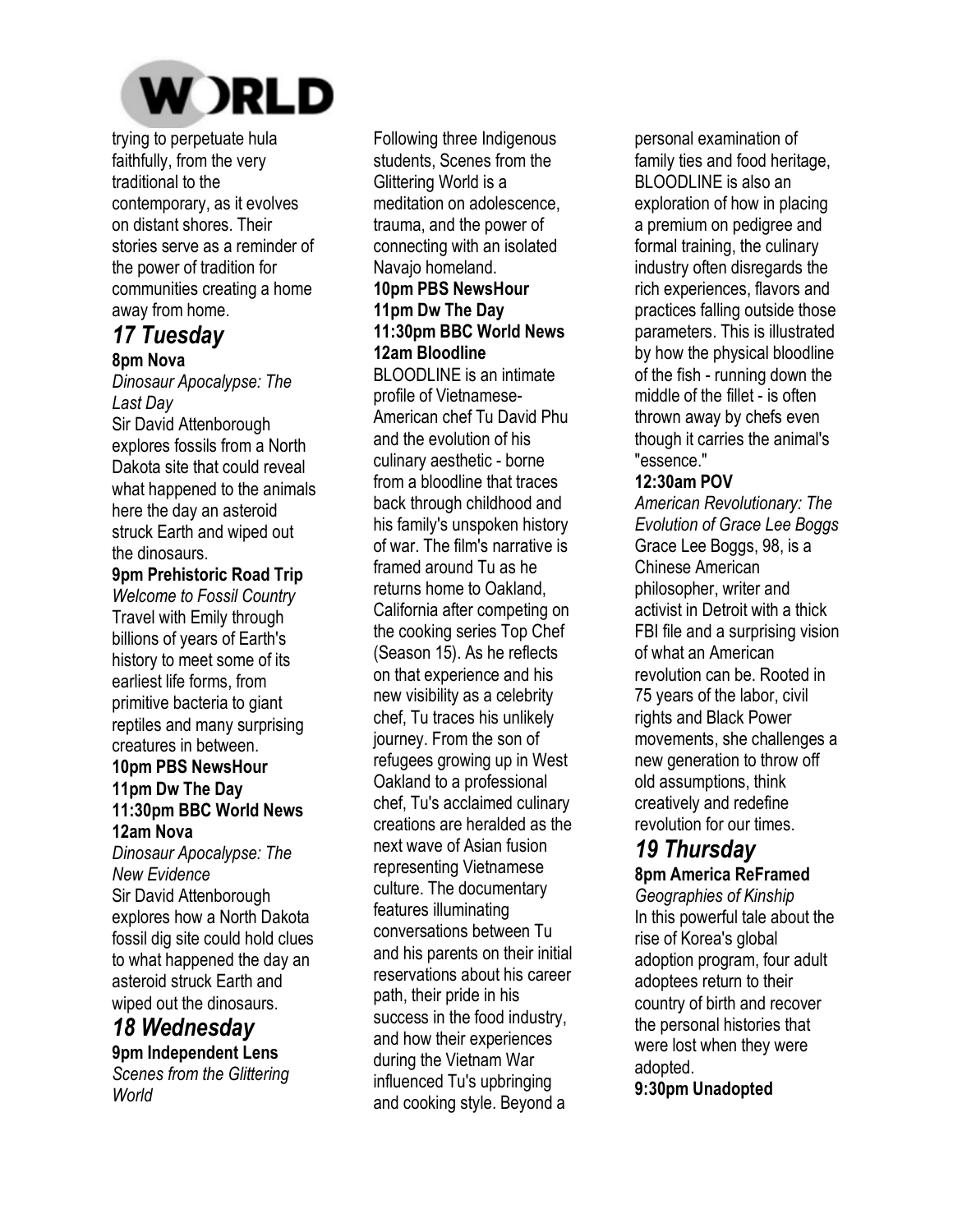

After 20 years in foster care, Noel Anaya claimed his independence in court at age 21. UNADOPTED follows Noel on his quest for answers about his family and foster care experience, interweaving his own personal journey with the stories of two other teens in the system. The film examines long-term foster care from the perspective of those intimately familiar with its challenges and failings, and includes open discussions about their feelings on adoption, their relationships with their birth parents and siblings, and issues of identity and permanency.

#### **10pm PBS NewsHour 11pm Dw The Day 11:30pm BBC World News 12am America ReFramed**

*Geographies of Kinship*  In this powerful tale about the rise of Korea's global adoption program, four adult adoptees return to their country of birth and recover the personal histories that were lost when they were adopted.

## *20 Friday*  **8pm American Masters**

*Amy Tan: Unintended Memoir*  Explore the life of the groundbreaking author of "The Joy Luck Club" in this intimate portrait. Archival imagery, home movies, photographs, animation and original interviews create a vivid, colorful journey through

Tan's inspiring life and career. **10pm PBS NewsHour 11pm Dw The Day** 

## **11:30pm BBC World News 12am POV**

*Still Tomorrow*  A village woman without a high school diploma has become China's most famous poet. Meet the breakout writer Yu Xihua, a woman with cerebral palsy, poignantly weaving her personal story with that of an ascendant, urbanizing China.

## *21 Saturday*  **8pm Tyrus Wong: American Masters**

Discover the art, life and enduring impact of Tyrus Wong, the renowned Chinese-American painter behind Bambi and Rebel Without a Cause, via new and never-before-seen interviews, movie clips and art. Wong once exhibited with Picasso and Matisse.

## **9:30pm POV Shorts**

*Comic Culture*  Slices of life from opposite sides of the world, where the everyday veers into comedy. A Mumbai family adopts a pet chicken in "Tungrus." A practical traffic solution in Stockholm becomes a human failure in "The Traffic Separating Device.

## **10pm America ReFramed**

*Geographies of Kinship*  In this powerful tale about the rise of Korea's global adoption program, four adult adoptees return to their

country of birth and recover the personal histories that were lost when they were adopted.

#### **11:30pm Unadopted**

After 20 years in foster care, Noel Anaya claimed his independence in court at age 21. UNADOPTED follows Noel on his quest for answers about his family and foster care experience, interweaving his own personal journey with the stories of two other teens in the system. The film examines long-term foster care from the perspective of those intimately familiar with its challenges and failings, and includes open discussions about their feelings on adoption, their relationships with their birth parents and siblings, and issues of identity and permanency.

### **12am Tyrus Wong: American Masters**

Discover the art, life and enduring impact of Tyrus Wong, the renowned Chinese-American painter behind Bambi and Rebel Without a Cause, via new and never-before-seen interviews, movie clips and art. Wong once exhibited with Picasso and Matisse.

## *22 Sunday*

## **8pm Nature**

*Big Bend: The Wild Frontier of Texas* 

Roam the Wild West frontier land of the Rio Grande's Big Bend alongside its iconic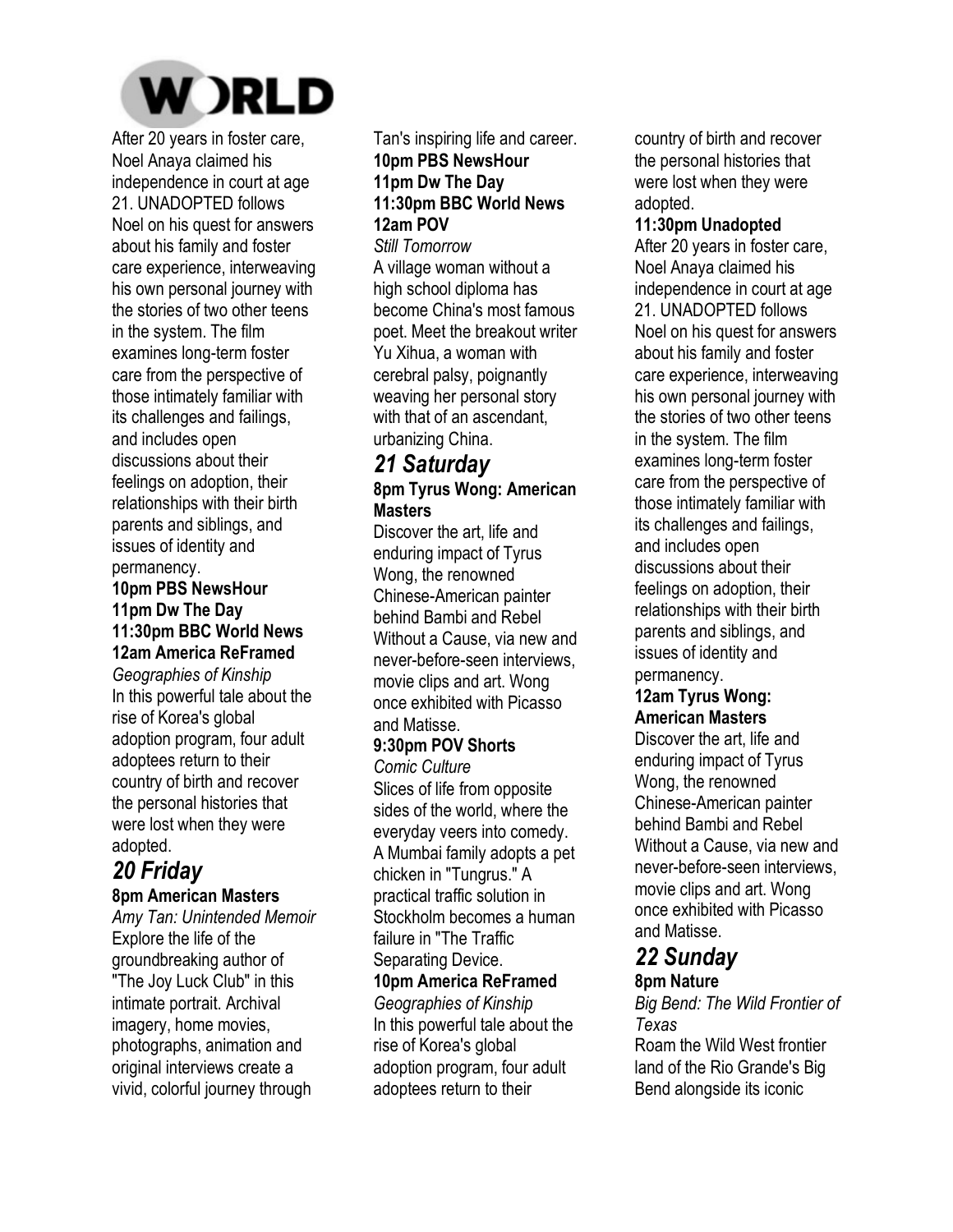

animals, including black bears, rattlesnakes and scorpions.

**9pm Reel South**  *Florida Woman*  **9:30pm Reel South**  *Madame Pipi*  **10pm Asian Americans**  *Generation Rising*  Follow a young generation's fight for equality in the fields, on campuses and in the culture, claiming a new identity: Asian Americans. New immigrants and war refugees expand the population and definition of Asian America.

### **11pm Shinmachi: Stronger Than A Tsunami**

SHINMACHI: STRONGER THAN A TSUNAMI is an hour-long documentary that shares the resilience of a unique Japanese community in Hilo, Hawaii. Their stories bring to life the once-thriving small business district founded by Japanese immigrant plantation laborers who made the bold decision to establish their economic independence from the sugar industry.

## **12am Nature**

*Big Bend: The Wild Frontier of Texas*  Roam the Wild West frontier

land of the Rio Grande's Big Bend alongside its iconic animals, including black bears, rattlesnakes and scorpions.

## *23 Monday*  **8pm Local, USA**

*A Tale of Three Chinatowns*  Explore the survival of Chinatowns in Washington, D.C., Chicago, and Boston. Through the voices of residents, developers and many others, the film looks at the forces altering each community and the challenges that go with them. **9:30pm Stories from the Stage**  *Asian Voices*  **10pm PBS NewsHour 11pm Dw The Day 11:30pm BBC World News 12am Pacific Heartbeat**  *Na Kamalei: The Men of Hula*  The role of male hula dancers has long been overshadowed by Western concepts of gender and sexuality. NA KAMALEI: THE MEN OF HULA follows a group of male dancers, who range in age from 18 to 55 years old, as they prepare to compete in the largest hula competition in the world, the Merrie Monarch Hula Festival. Through the lens of dance, this film explores the meaning of Hawaiian pride and the role of men in Hawaiian culture.

# *24 Tuesday*

## **8pm Colombia - Wild and Free**

*Two Rivers*  Explore the magnificent eastern region of Colombia, a land defined by two powerful rivers: the Orinoco and the Amazon. Along the way, meet amazing wildlife, including jaguars, capybaras,

anacondas, and pygmy marmosets, the world's smallest monkeys. **9pm Prehistoric Road Trip**  *We Dig Dinosaurs*  Cruise with Emily into the Cretaceous, when astonishing creatures like T. rex dominated the planet. But what happened to these tremendous animals? And how did other life forms survive an apocalyptic asteroid crash into Earth 66 million vears ago? **10pm PBS NewsHour 11pm Dw The Day 11:30pm BBC World News 12am Nova** 

*Why Ships Crash*  When the colossal Ever Given container ship crashed into the bank of the Suez Canal in March 2021, international supply chains ground to a halt. How could such a disaster happen? And can the investigation help prevent future accidents?

# *25 Wednesday*

**8:30pm Independent Lens**  *One Child Nation*  China's one-child policy forever changed the lives of mothers and children. Inspired by the birth of her first child, filmmaker Nanfu Wang returns to China to speak with her mother and brother, and explore the ripple effect of this social experiment. **10pm PBS NewsHour 11pm Dw The Day** 

**11:30pm BBC World News**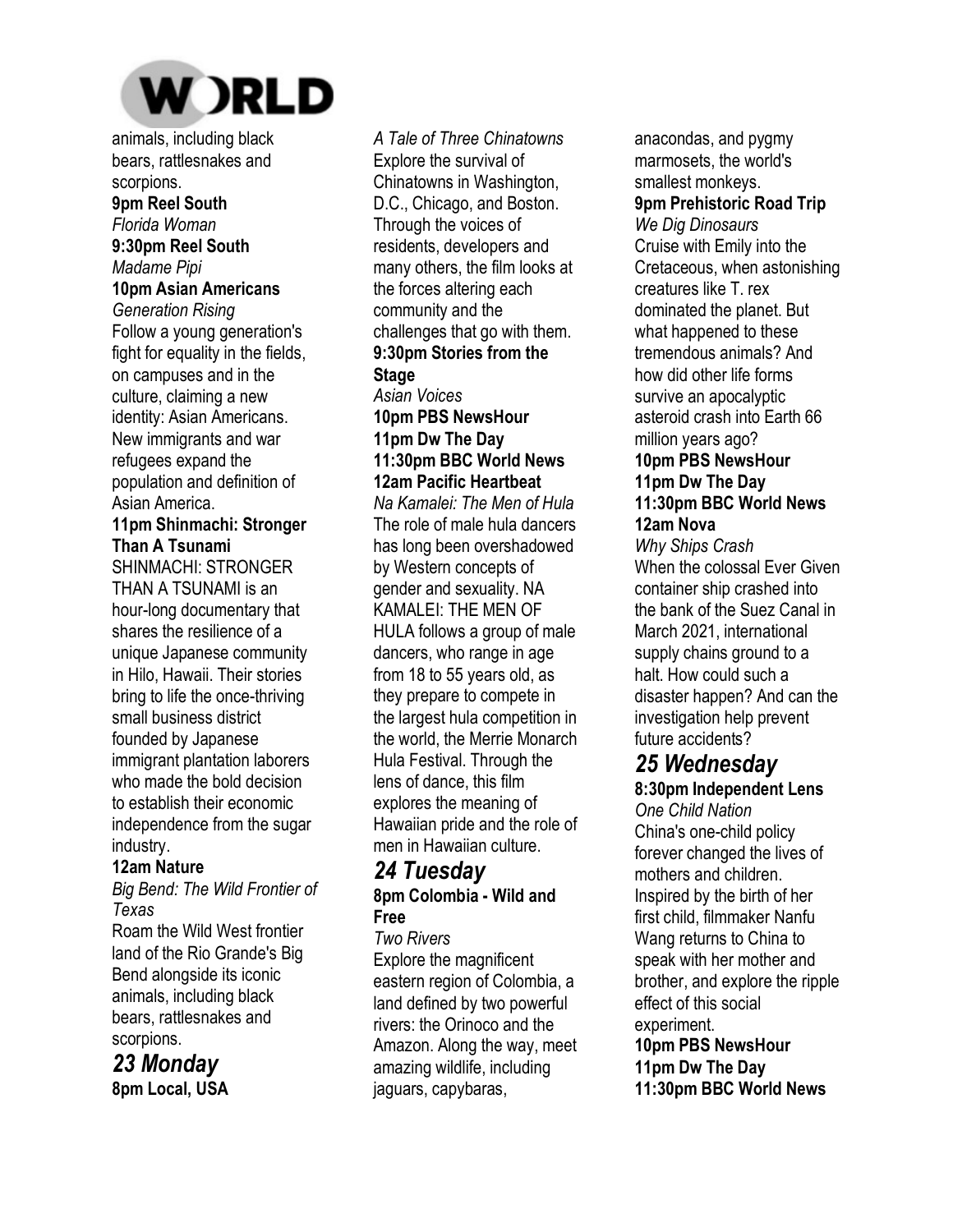

## **12am Independent Lens**

*The People Vs. Agent Orange*  Follow Vietnamese activist Tran To Nga, who, in a French court, is suing the American chemical industry for poisoning her and her family in Vietnam. And in Oregon, Carol Van Strum battles to stop the ongoing spraying of toxins by the timber industry.

## *26 Thursday*  **8pm America ReFramed**

*Chinatown Rising*  A chronicle of the battles for social justice in the historic San Francisco neighborhood told through rare archival footage, photos and interviews of the community's leaders and activists from the 1960s.

## **9:30pm POV Shorts**

*In The Absence*  A South Korean community is torn apart by a ferry disaster which claimed the lives of hundreds of children. When government incompetence is revealed as the main cause, the victims' families seek justice.

### **10pm PBS NewsHour 11pm Dw The Day 11:30pm BBC World News 12am America ReFramed**

*Chinatown Rising*  A chronicle of the battles for social justice in the historic San Francisco neighborhood told through rare archival footage, photos and interviews of the community's leaders and activists from the 1960s.

## *27 Friday*  **8pm Lucy Worsley Investigates**

*Princes in the Tower*  What really happened to the Princes in the Tower? Lucy Worsley uncovers the story of the two boys whose disappearance in 1483 has led to centuries of mystery and speculation.

## **9pm Lucy Worsley Investigates**

*Madness of King George*  How did George III's mental illness change Britain? Lucy Worsley uncovers Royal papers and explores how the assassination attempt on his life changed psychiatry forever.

#### **10pm PBS NewsHour 11pm Dw The Day 11:30pm BBC World News 12am Lucy Worsley's Royal Palace Secrets**

Take an exclusive tour of London's most extraordinary palaces. From the forbidding Tower of London to glorious Hampton Court to treasurefilled Kensington Palace, Lucy takes viewers behind the velvet ropes into each building's most secret places.

## *28 Saturday*

**8pm American Experience**  *Plague at the Golden Gate*  **10pm America ReFramed** 

## *Chinatown Rising*

A chronicle of the battles for social justice in the historic San Francisco neighborhood told through rare archival

footage, photos and interviews of the community's leaders and activists from the 1960s.

#### **11:30pm POV Shorts**  *In The Absence*

A South Korean community is torn apart by a ferry disaster which claimed the lives of hundreds of children. When government incompetence is revealed as the main cause, the victims' families seek justice.

**12am American Experience**  *Plague at the Golden Gate* 

# *29 Sunday*

**8pm Nature** 

*Equus: Story of the Horse: Origins*  Travel around the world with anthropologist Niobe Thompson to uncover the history of mankind's relationship with the horse. Discover the habits and biology of these majestic animals and ride along with the world's last nomadic tribes.

## **9pm Reel South**

*Broken Wings*  **10pm Asian Americans**  *Breaking Through*  Revisit the turn of the millennium, when Asian Americans are empowered by growing numbers and rising influence but face a reckoning of what it means to be an American in an increasingly polarized society. **11pm Misty Experiment: The Secret Battle for the Ho** 

**Chi Minh Trai**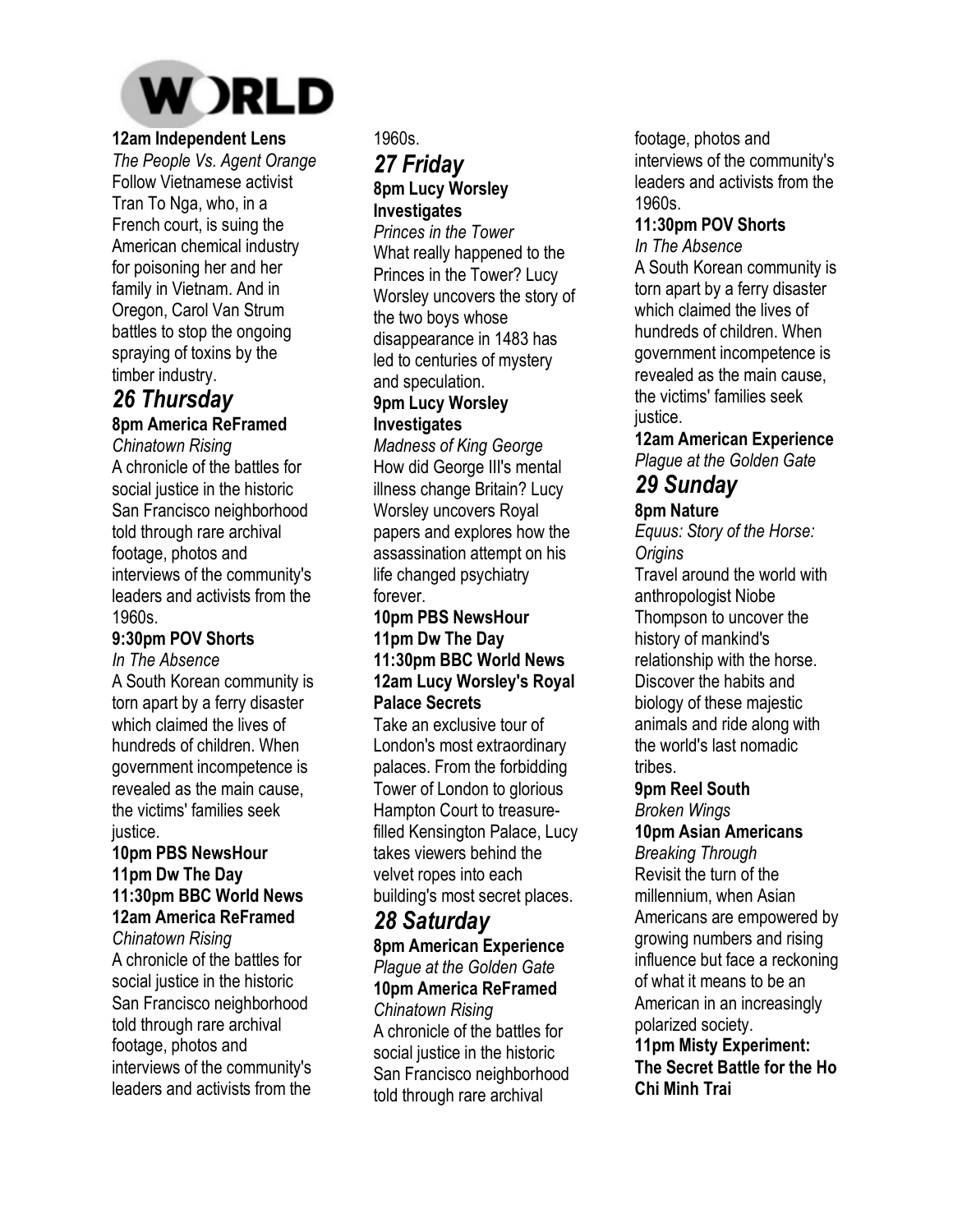

THE MISTY EXPERIMENT: THE SECRET BATTLE FOR THE HO CHI MINH TRAIL is an hour-long documentary about a special U.S. Air Force squadron whose pilots volunteered for one of the Vietnam War's most dangerous air missions. Their assignment: search for enemy supply transports and antiaircraft installations concealed within the web of trail paths and waterways collectively known as the Ho Chi Minh Trail. The squadron also directed on-site rescue operations for U.S. and allied aircrews shot down while flying over the jungles of North Vietnam and Laos.

#### **12am Nature**

*Equus: Story of the Horse: Origins* 

Travel around the world with anthropologist Niobe Thompson to uncover the history of mankind's relationship with the horse. Discover the habits and biology of these majestic animals and ride along with the world's last nomadic tribes.

## *30 Monday*

**8pm Unsettled History: America, China and the Doolittle Tokyo Ra**  UNSETTLED HISTORY: AMERICA, CHINA AND THE DOOLITTLE TOKYO RAID examines a key moment in American/Chinese history from the perspectives of the children of both the "Doolittle

Raiders" and the Chinese villagers who aided in their rescue. In doing so, the film explores how a shared event can be remembered in different ways, and what lessons this history may hold for today.

## **9pm The Future of America's Past**

*The Revolutions*  What does "freedom" mean to those outside the halls of power - and what did it mean during the era of the American Revolution? Host Ed Ayers visits sites in Boston and Philadelphia to put that question to curators, museum educators, a playwright, and a tribal preservation officer. He learns about the ways in which women, Native Americans, and African Americans made the words of the Revolution come true in their own lives. He discovers that some of the most inspiring stories of the Revolution spring from people who remained on its margins. **9:30pm Stories from the Stage** 

*Serving with Honor*  Service members and their families demonstrate their character and resolve in the most trying of circumstances. Featuring Kevin Dutremble, Juli-anne Whitney Jensen and James Griffin. **10pm PBS NewsHour**

**11pm Dw The Day 11:30pm BBC World News 12am Armed with Language**  ARMED WITH LANGUAGE

tells the story of how a littleknown military intelligence school in Minnesota played a pivotal role in ending World War II. The institution trained more than 6,000 Japanese Americans, or Nisei, to be translators, interrogators, and Japanese military specialists. After decades of being classified, the story of their courage, sacrifice, and valor is finally being told.

# *31 Tuesday*

## **8pm Colombia - Wild and Free**

*From The Pacific to the Andes* 

Journey to the largely uninhabited Pacific coast of Colombia, where humpback whales give birth and fish hunt crabs in the mangrove forests. Then ascend to snowcapped Andean volcanoes, home to stunning spectacled bears, condors and hummingbirds.

#### **9pm Prehistoric Road Trip**

*Tiny Teeth, Fearsome Beasts*  As she drives closer to the present day, Emily discovers surprising truths written in the fossil record. Meantime, scientists studying our planet's past are revealing clues about its future. **10pm PBS NewsHour 11pm Dw The Day 11:30pm BBC World News** 

#### **12am Nova**

*Ice Age Footprints*  Thousands of prehistoric footprints in New Mexico's White Sands National Park